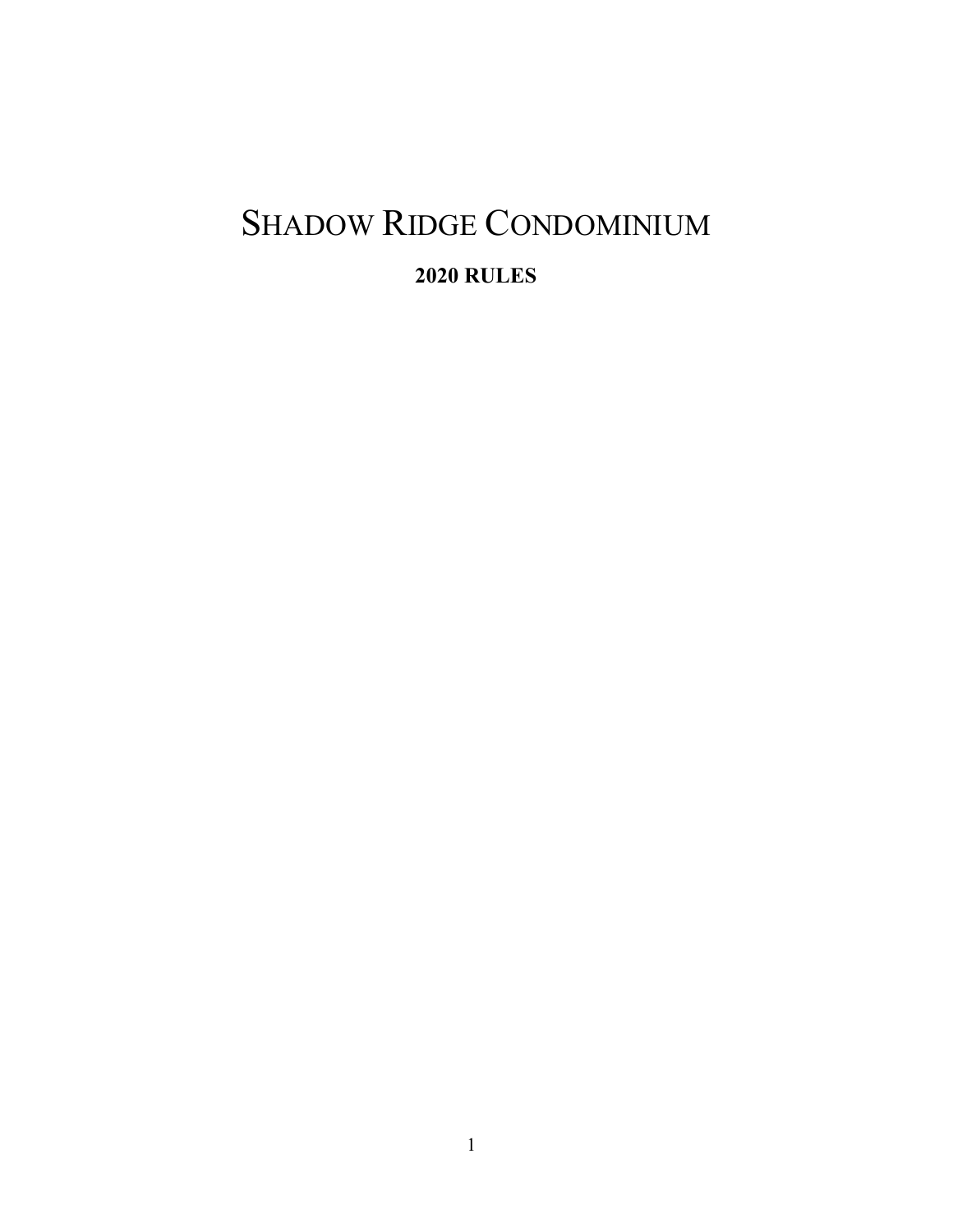# 1. INTRODUCTION

- 1.1. Unless expressly defined herein, capitalized terms shall have the meaning set forth in the Declaration of Condominium of the Shadow Ridge Condominium (the "Declaration"), as amended and the By-Laws Shadow Ridge Condominium Owner Association (the "Bylaws").
- 1.2. These Rules are adopted by the Association's Board of Trustees in accordance with the Utah Condominium Ownership Association Act, Utah Code § 57-8-1 et seq. (the "Act"), and the Declaration.
- 1.3. All further restrictions, rights, and covenants contained in the Declaration, the Bylaws, the Plat the Rules and any other Rules (together, the "Governing Documents") are incorporated as part of these Rules and are subject to the enforcement policies set forth in these Rules.

# 2. PURPOSE OF RULES

2.1. The purpose of these Rules is to enhance and preserve the value of the individual Units by preserving and maintaining an overall clean, safe, well-maintained and otherwise desirable environment for the Shadow Ridge Condominium Project and the Association members.

# 3. PERSONS TO WHOM THESE RULES APPLY

- 3.1. These Rules apply to all Owners, tenants, occupants, Mortgagees, purchasers at foreclosure sales, and any other person who may enter the Project at any time.
- 3.2. Every person to whom these Rules apply is personally responsible for any violation of these Rules. The Owner of any Unit is jointly and severally responsible for any violation of these Rules with any person occupying that Owner's Unit and any guests of, or persons associated with, any persons occupying that Owner's Unit. An Owner's responsibility under this section is not limited if, for any reason, the Owner is not aware of the person(s) occupying or visiting the Owner's Unit. For any violations of these rules, related to a particular Unit or its Owners or occupants, or any persons associated with the Owner or the guest of occupant of that Unit, the Board of Trustees may seek to enforce these Rules against:
	- 3.2.1. Any Non-Owner, occupant, tenant, guest, or invitee, or other person violating the Rules or Governing Documents;
	- 3.2.2. The Owner of the Unit only, or
	- 3.2.3. The Owner and any persons violating the Rules.

# 4. ENFORCEMENT OF RULES AND TERMS OF GOVERNING DOCUMENTS

4.1. The Board of Trustees may enforce any violation of the Governing Documents through any reasonable and lawful action, any action provided for in any section of these Rules, and any enforcement mechanism provided for in the Governing Documents.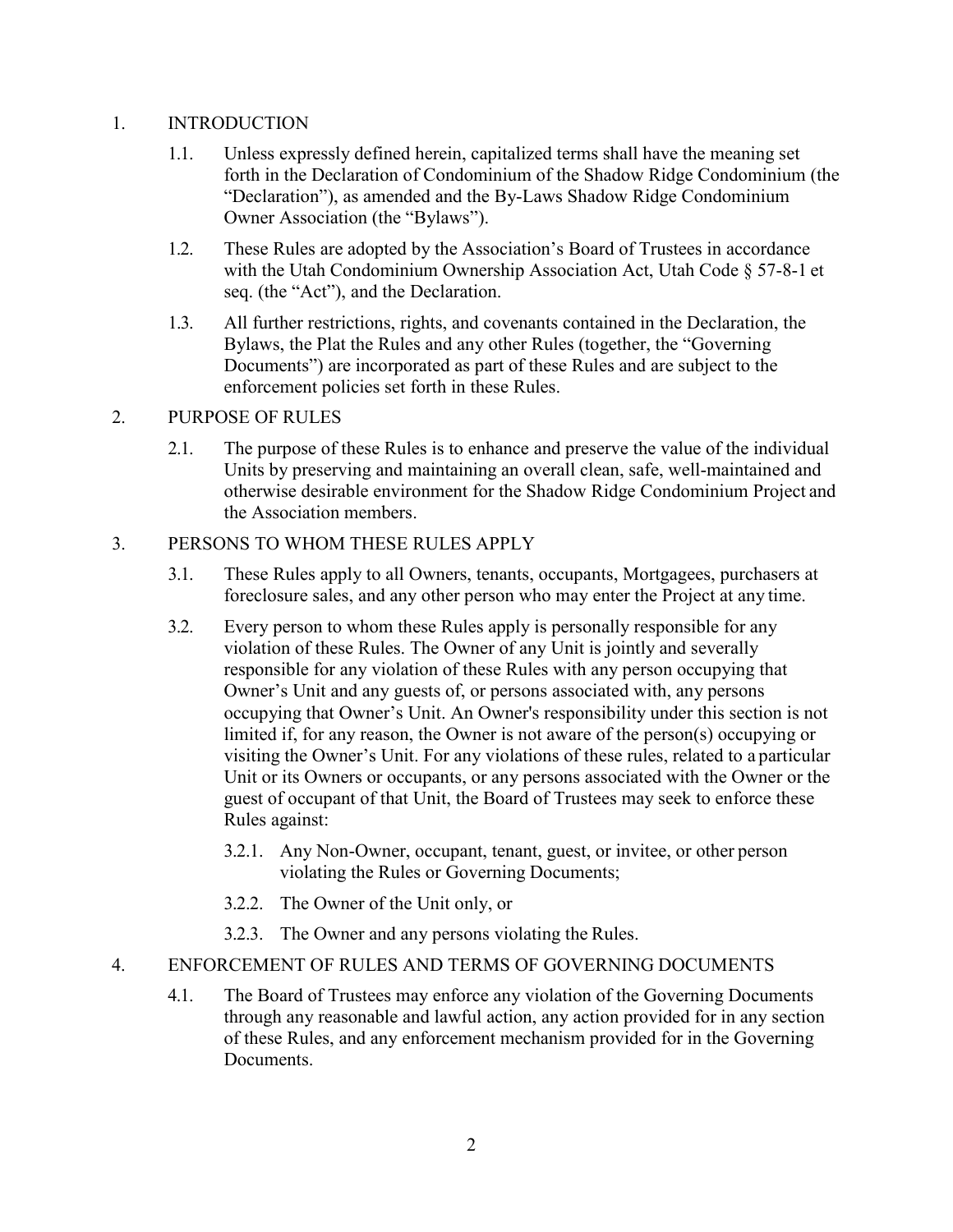- 4.2. Each and every type of violation of each and every provision of the Governing Documents and the Act is hereby made specifically subject to and punishable by the specific fines provided for in these Rules.
- 4.3. The Board of Trustees retains the right to apply the enforcement policies set forth in these Rules to any matter or action not specifically covered in these Rules, but which is harmful to the health, welfare, and safety of an Owner of the Association, and to take any reasonable and appropriate action in response to anything adversely affecting the value of the Units or adversely affecting the use or operation of the Units or the Common Area and Facilities. The Board of Trustees retains this authority pursuant to the Governing Documents.
- 4.4. Any violation or continuing violation of these Rules or the Governing Documents may result in any one or more of the following actions as deemed appropriate and reasonable by the Board of Trustees, or as otherwise required or allowed by the Governing Documents or the Act:
	- 4.4.1. Give a warning.
	- 4.4.2. Issue a fine (pursuant to the schedule and requirements below).
	- 4.4.3. Record a lien.
	- 4.4.4. Institute legal action for damages, injunction, etc.
	- 4.4.5. Enter into or upon any Unit to make repairs and to do other work necessary for the proper maintenance and operation of the Project.
	- 4.4.6. Immobilize or tow an improperly parked vehicle at the Owner's or Occupant's expense.
	- 4.4.7. Take any other appropriate action, including, but not limited to, any action provided for in the Governing Documents or these Rules.
- 4.5. If any two sections in these Rules apply to the same incident or matter, any prescribed penalties, fees, fines, or remedies may be in addition to one another, per the reasonable determination of the Board of Trustees.
- 4.6. Owners in violation of these Rules and/or any other provisions in the Governing Documents will be assessed and must pay all reasonable legal fees, collection costs, lien fees, management fees, processing fees, and all other costs incurred by the Association related to enforcement.
- 4.7. Enforcement Action Other Than Fines.
	- 4.7.1. Upon notice of an enforcement action other than a fine, the Owner may request a hearing under the same procedure provided below for fines. If a hearing is requested, the rules and procedures for a hearing on a fine shall be followed, except that the enforcement action shall not be stayed.
- 4.8. Fines.
	- 4.8.1. The Board of Trustees is hereby authorized to issue fines for a violation of the Governing Documents.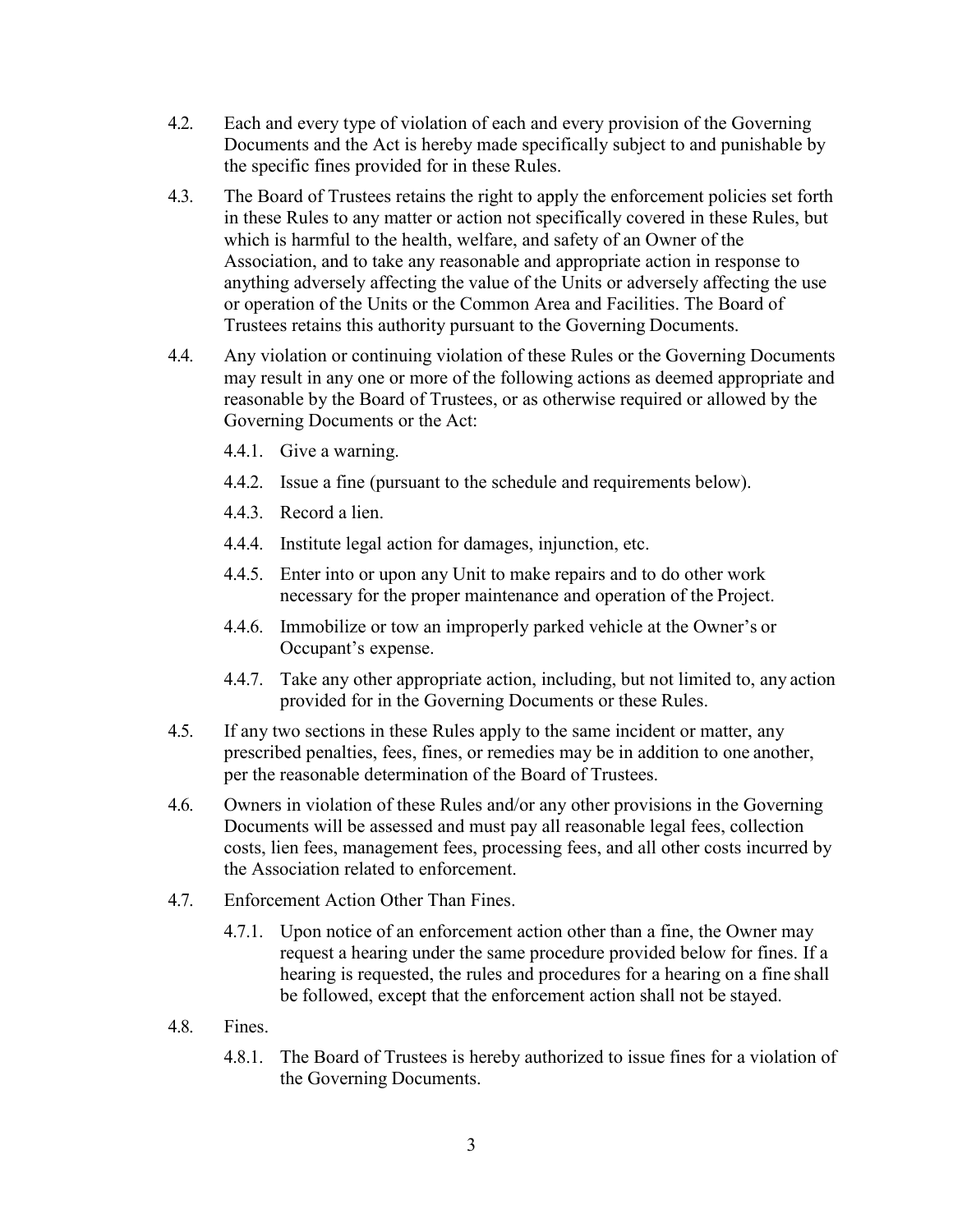- 4.8.2. A fine may be assessed for each type of violation of each and every specific provision, prohibition, and requirement of these Rules.
- 4.8.3. The fine for each individual violation of these Rules shall be in the specific amount that is provided for in this section 4.8.
	- 4.8.3.1. First Violation. The Association shall give a written warning to the Owner, by hand-delivery, first class mail, or email, which shall: (1) notify the Owner of the violation by describing the violation, and stating the provision of the Governing Documents that was violated; and (2) inform the Owner that a fine may be imposed if a second similar violation occurs within one year of the date of the warning, or if a continuing violation is not cured within 48 hours after the day of the warning.
	- 4.8.3.2. Second Violation. Upon a second violation of the same type after a warning in any one-year time period, or after a continuing uncorrected violation after the initial 48-hour warning period, a fine of \$50.00 may be imposed on the Owner. No warning is required before the imposition of a fine after the second violation within a one-year period, or for a continuing fine not cured more than 48 hours from the initial warning.
	- 4.8.3.3. Third Violation. Upon a third violation of the same type within a one-year period, or ten days after the imposition of the first fine for a continuing violation, a fine of \$200.00 may be imposed on the Owner. No warning is required before the imposition of any fine after a third violation within a one-year period or when a continuing violation is uncorrected for ten days after the assessment of the first fine.
	- 4.8.3.4. Fourth and Subsequent Violations. Upon a fourth violation of the same kind within a one-year period after imposition of the previous fine, or each continuing violation which continues at least ten days after the imposition of a previous fine, a fine of \$500.00 may be imposed on the Owner.
	- 4.8.3.5. All fines described herein are Assessments as described in the Declaration, and, therefore, shall accrue interest and late fees at the same rate and in the same manner as an unpaid Assessment.
- 4.8.4. An Owner who is assessed a fine may request an informal hearing to protest or dispute the fine within 30 days from the date the fine is assessed. Unless otherwise required by law, such hearing shall be conducted in accordance with the provisions set forth below.
- 4.8.5. If a hearing is requested, no interest or late fees shall accrue related to the fine until after the hearing has been conducted and a final decision has been rendered by the Association.
- 4.8.6. All requests for hearing shall be in writing and shall be mailed, delivered or emailed to the Board of Trustees or manager.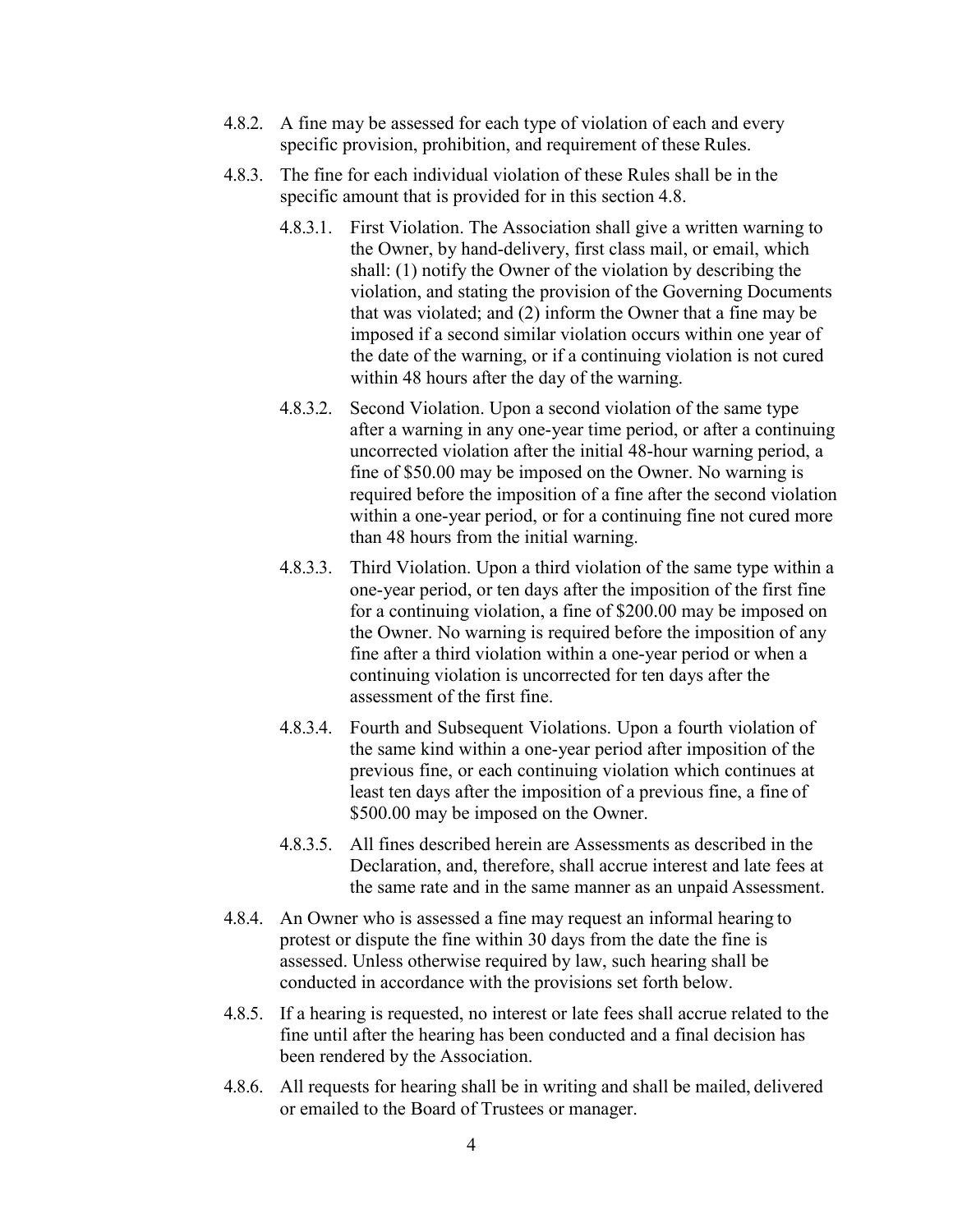- 4.8.7. The hearing must occur within thirty (30) days after the Owner delivers a written request for hearing and the Owner shall have notice of the hearing at least fourteen (14) days before the date of the hearing.
- 4.8.8. Any hearing as a result of such a request shall be governed by the following rules:
	- 4.8.8.1. The Owner must appear at the time and place designated by the Board of Trustees for the hearing. The appearance may be by electronic communication. All individuals are attending on behalf of the Owner may also attend by electronic communication.
	- 4.8.8.2. At the hearing, the Owner contesting the fine shall be entitled to a reasonable amount of time to present evidence to challenge the alleged occurrence of the violation or present other information as the Owner believes is pertinent or appropriate for the Board of Trustees' consideration. The Owner may invite other Owners or persons to present evidence or information related to the alleged occurrence of the violation.
	- 4.8.8.3. The Board of Trustees may establish and announce at or before the hearing any other reasonable rules regarding the hearing.
	- 4.8.8.4. Within thirty (30) days of the hearing, the Board of Trustees shall issue and mail or email to the Owner a written decision regarding the dispute.
	- 4.8.8.5. The Board of Trustees' decision shall be final, subject only to the Owner's right to challenge the decision in a court of competent jurisdiction within the time prescribed by law.
	- 4.8.8.6. The Board of Trustees may rely on any reasonable information and evidence in determining if a violation of the Rules has occurred, both initially and after a hearing.
	- 4.8.8.7. A fine assessed pursuant to this section, which remains unpaid after the Board of Trustees' decision, or after the time for requesting a hearing has expired without a hearing being requested, may be collected as an unpaid Assessment, as set forth in the Governing Documents and these Rules.

## 5. REPORTING VIOLATION

- 5.1. Owners and Occupants may report violations of the Governing Documents to the Board of Trustees or manager, so that the safety, security, and the community environment are protected.
- 5.2. Although not required, the following information is requested from Owners and Occupants reporting a suspected violation of the Rules, either in writing or by telephone:
	- 5.2.1. The name and address of the person reporting the violation.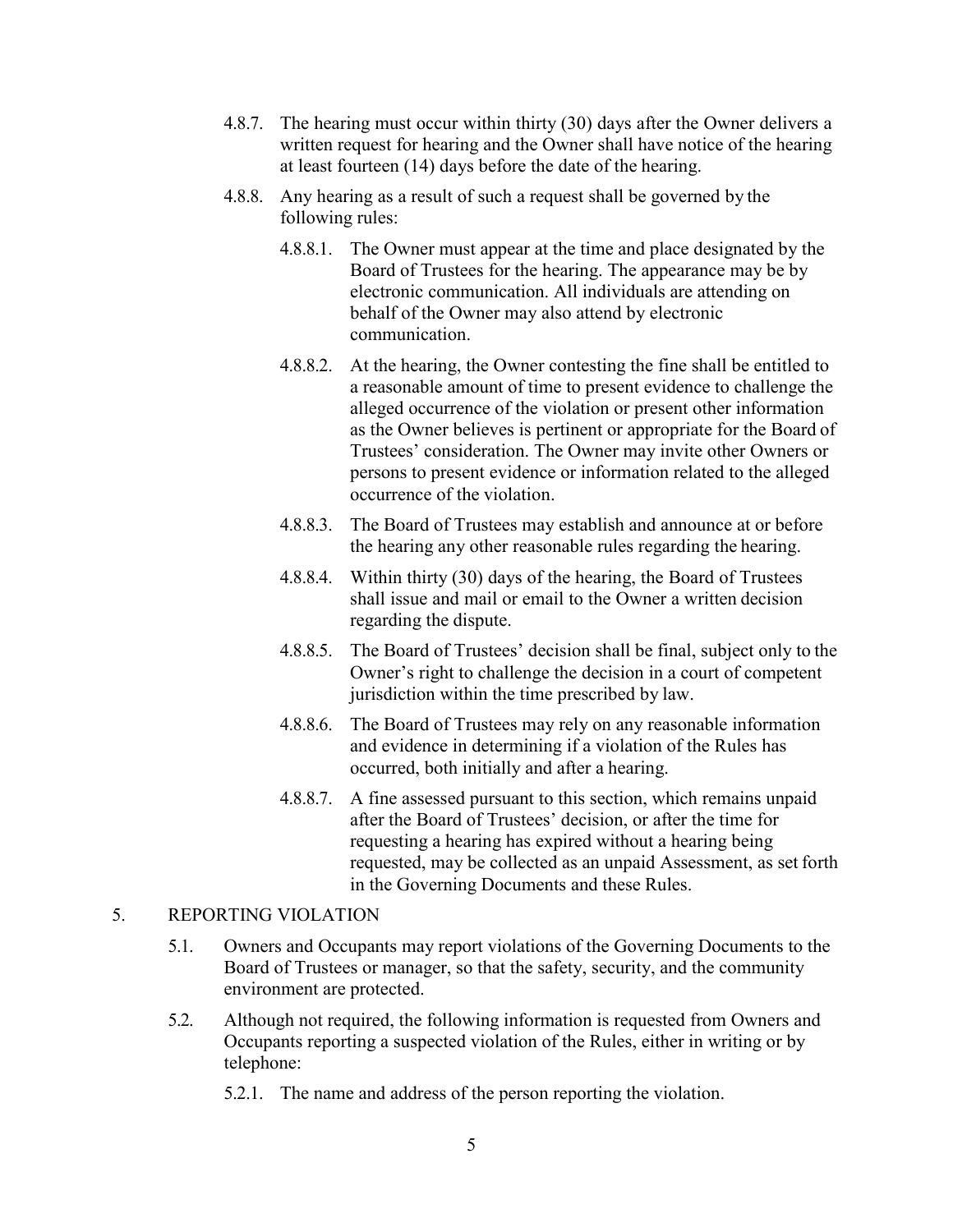- 5.2.2. The name and/or address of the person alleged to have committed the violation (or any other reasonable method of identifying the person or Unit).
- 5.2.3. A reasonably detailed description of what the person observed or heard, or other explanation supporting the person's knowledge of a violation.
- 5.2.4. The date, time, and location that the person observed or otherwise perceived the violation and
- 5.2.5. The provision of the Governing Documents the person believed was violated.
- 5.3. The Board of Trustees shall have absolute discretion in determining whether information provided related to a suspected violation results in any enforcement action.

## 6. PARKING

- 6.1. All Parking within the Project, whether residential, commercial or by Owners who have rented out their Units, shall conform to the following requirements.
	- 6.1.1. All Owners and Occupants, whether residential or commercial, must display a designated parking hangtag in a prominent place on their windshield. Different categories of Owner and Occupants will have a different color tag to allow the Association to better track and manage usage. Failure to display a hangtag is subject to enforcement as provided herein, including warnings, fines, booting, and towing.
	- 6.1.2. Commercial Owners/Occupants/Tenants/Invitees/Guests may park only on B1 with a proper commercial numbered hangtag. The Commercial Owners will determine informally amongst themselves how many hang-tags to be issued to each Commercial Unit Owners. If the Commercial Unit Owners cannot agree, than the tags will be distributed in proportion to each Commercial Unit Owners' Allocated Interest in the Association relative to the Allocated Interest of all of the Commercial Unit Owners. Regularly parked vehicles must be identified to the Association. The Board of Trustees may allow the manager to issue B1 parking passes to Residential Owner or Occupants if B2 is full.
	- 6.1.3. Residential Owners/Occupants/Tenants/Invitees may park only on B2 except as provided herein.
		- 6.1.3.1. It is the intent of these Rules that each Residential Owner be entitled to use one (1) parking space regardless of whether the Unit is Owner-occupied or rented short or long term. Occasional temporary parking of a second vehicle is permitted as stated herein.
		- 6.1.3.2. Residential Owners who live in the Project full or part time shall be issued one "full-time" parking pass and one temporary parking pass. These passes must be prominently displayed on the dash of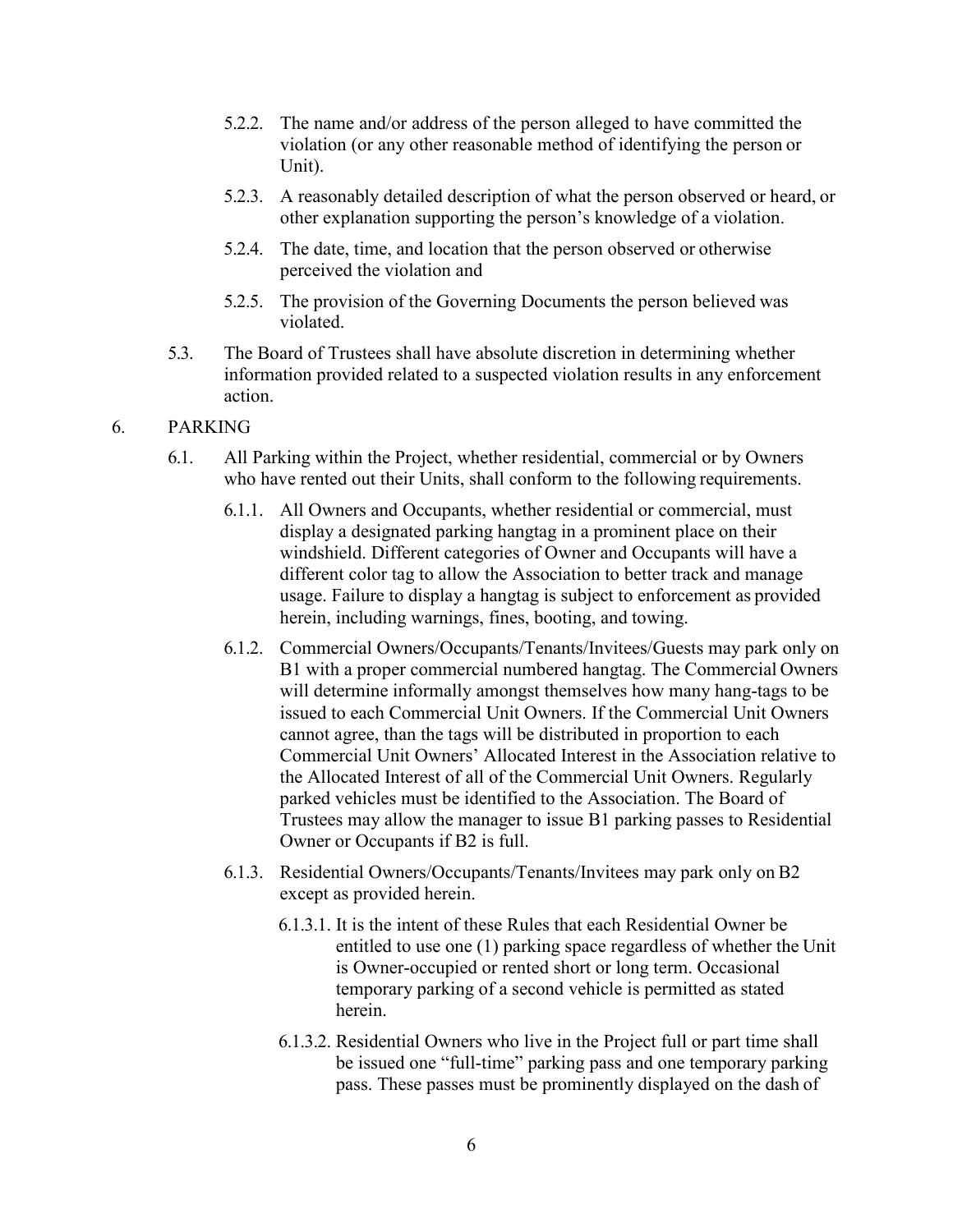their vehicles. All vehicles must be registered with the manager. Full-time tags shall reflect the vehicle to which it is assigned.

- 6.1.3.3. Short term/hotel rentals Occupants shall be issued one temporary pass at check-in upon request if the Owner uses on-site management.
- 6.1.3.4. Owners who rent through off-site management companies are entitled to one temporary tag if they use the following procedures: the off-site management company or the Owner of the Unit to be rented must inform the Association or the Manager of the guest/invitees' car information and license plate number at least twenty-four (24) hours in advance of check-in, unless the Unit Owner is present at check-in, in which case the advance notice is not necessary.
- 6.1.3.5. Regardless of whether the Owner is present at check-in for off-site managed Units, only one temporary parking pass will be issued per Unit. No long term parking passes or keys will be issued to off-site management companies or Owners to preserve building security.
- 6.1.4. So long as there is sufficient parking for Owners, the Manager may use parking on B1 for night audit and maintenance employees and may use parking on B2 for those employees primarily involved in the rental of the residential Units (such as housekeeping and the Front Desk).
- 6.1.5. In no event is any Residential Owner entitled to more parking than described above, regardless of whether such Owner has rented his or her Unit long term.
- 7. NOISE, NUISANCES, AND OFFENSIVE ACTIVITIES.
	- 7.1. No one shall create, maintain, or allow to continue a nuisance in, on, or about the Project. A nuisance includes, but is not limited to:
		- 7.1.1. Any unclean, unhealthy, unsanitary, unsafe, unsightly, untidy, or unkempt condition, or any condition noxious to the senses, including, but not limited to, any condition that emits any foul, unpleasant, or noxious odors, or any condition that causes any unreasonable noise or other unreasonable condition that disturbs, or might disturb, the peace, quiet, safety, comfort, or serenity of other occupants of the Project;
		- 7.1.2. Actions or activities tending to cause unreasonable embarrassment, discomfort, annoyance, distress, or a disturbance to any other Board of Trustees Member, employee, or agent of the Association, Owner, occupant, guests, or invitees, particularly, if law enforcement must be called to restore order;
		- 7.1.3. Maintaining any plants, animals, instruments, equipment, machinery, fixtures, devices, items, or things of any sort whose activities or existence is in any way illegal, noxious, dangerous, unsightly, unpleasant, or of a nature as may diminish or destroy the enjoyment of the Project by other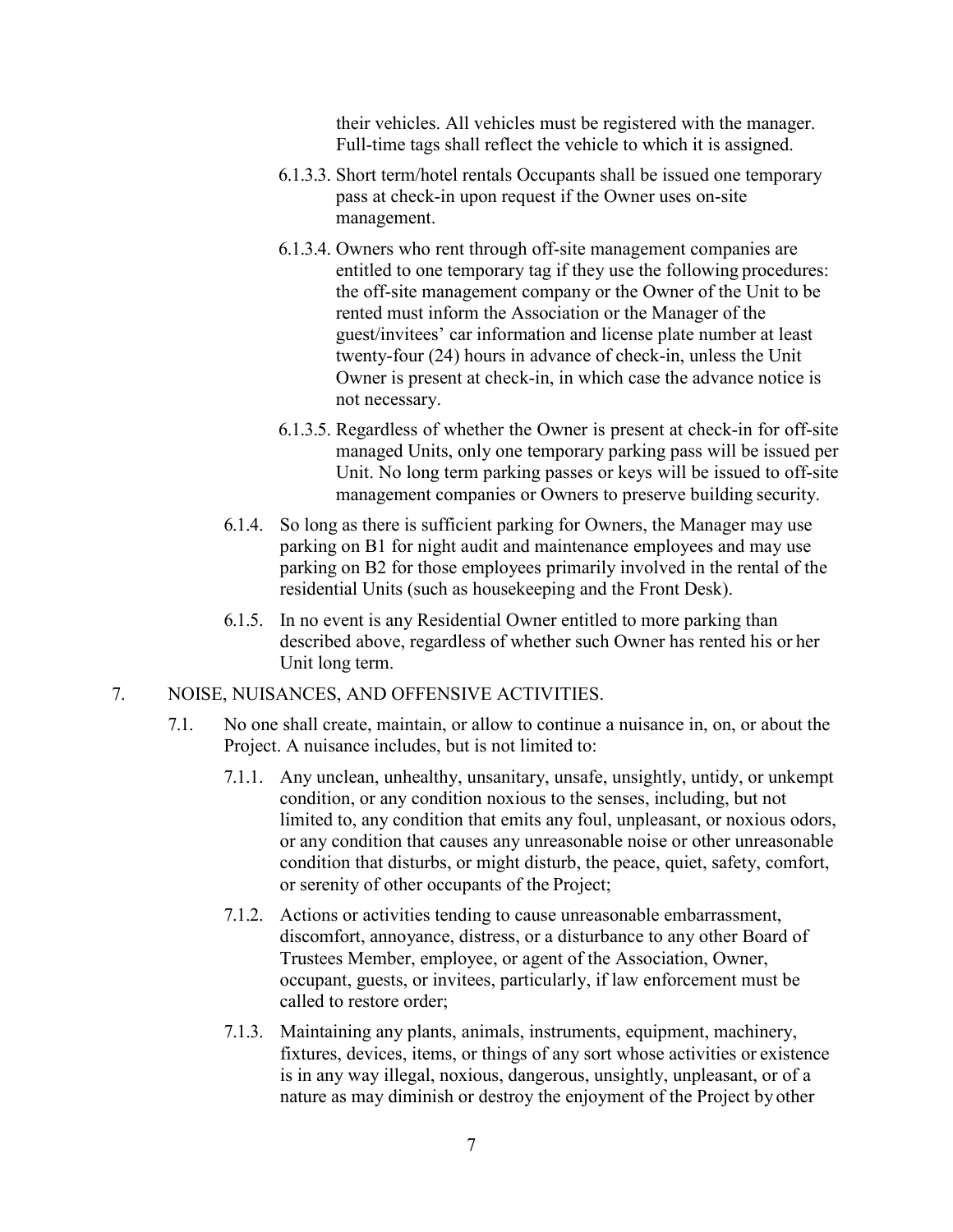Owners, occupants, guests and invitees;

- 7.1.4. Excessive noise within the Project (beyond that which is typical for a mixed use condominium community), particularly after 10:00 p.m. and before 7:00 a.m.;
- 7.1.5. Maintaining or creating any excessive noise from any device, including, but not limited to, stereos, televisions, or other electronic devices;
- 7.1.6. Shadow Ridge is a non-smoking project. No smoking is permitted in any Unit, the Common Area, and on any Limited Common Area. The origination or creation of tobacco smoke that drifts or passes through whatever means into any other Unit in violation of Utah Code Ann. § 78B-6-1101 shall be a nuisance;
- 7.1.7. The failure to regularly remove rubbish, trash, refuse, waste, dust, debris, and garbage from a Unit;
- 7.1.8. The pursuit of hobbies or other activities, including, but not limited to, the assembly and disassembly of motor vehicles and other mechanical devices, which might tend to cause disorderly, unsightly, or unkempt conditions; and
- 7.1.9. Bouncing, throwing or hitting balls or any other object against walls of Common Area and Facilities, shared walls, and/or fences.
- 7.2. The use of firearms and incendiary devices, or the painting of graffiti, within the Project is prohibited, except as otherwise specifically may be allowed by law. The term "firearms" includes, but is not limited to, BB guns, pellet guns, paint guns, sling shots, wrist-rockets, blow-dart guns, rifles, handguns, automatic weapons, and other similar devices of all types.

## 8. VOTING AND PROXIES.

- 8.1 The Bylaws allow Members to cast their votes on Association matters either in person or by proxy. For Members who cast their votes by proxy, the following rules shall apply:
	- 8.1.1 The instrument authorizing the proxy to vote shall be in a form substantially similar to the form attached hereto as Exhibit "A" or, if an alternative form is used, the alternative form shall contain all of the same information required by the form attached hereto as Exhibit "A."
	- 8.1.2 Such proxy instrument shall be delivered to the Secretary of the Association or such other person as may be designated by the President to receive proxy instruments at or during the meeting.
	- 8.1.3 Proxy instruments that are not delivered to the Secretary or other designated person at or during the meeting, but are delivered or received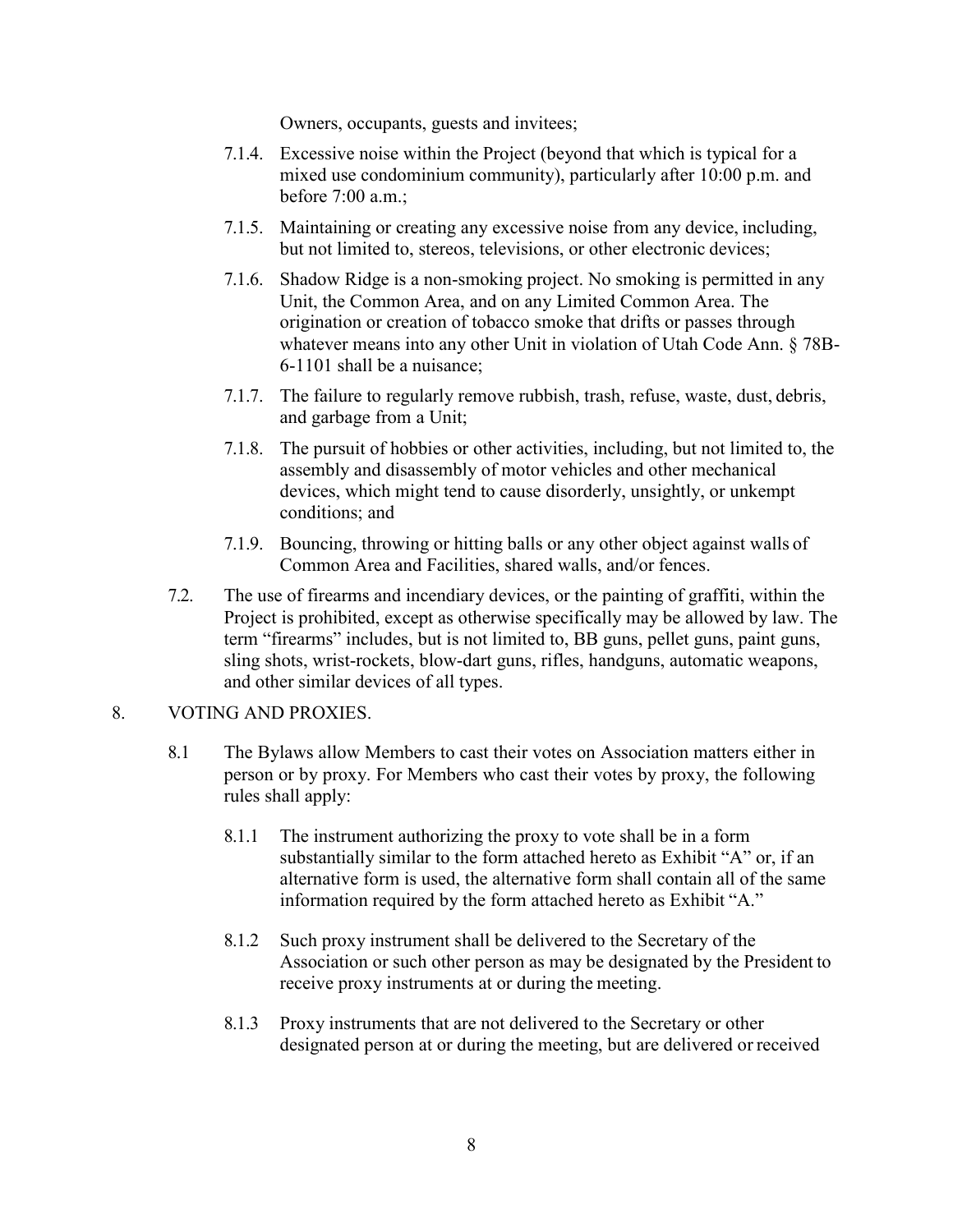following the conclusion of the meeting, shall not be received or otherwise counted.

- 8.1.4 Members who have submitted a proxy instrument, but who also attend a meeting and desire to cast their vote in person, must withdraw their proxy instrument prior to a vote being called. If such a Member does not withdraw his or her proxy instrument prior to a vote being called, the Member cannot attempt to make an "in person" vote.
- 8.1.5 Members may vote on Association matters by submitting, prior to or during the meeting at which the matters will be voted upon, a signed, written document indicating the Member's vote on the specificallyidentified matters. All such written votes must be signed by the Members, and the original signed version of the written vote must be mailed or otherwise delivered to the Association's manager or other designated person prior to or during the meeting. Such manager or other designated person shall hold the written votes in confidence, and deliver them to the Secretary of the Association (or other designated person) for tallying after all in-person votes have been made at the meeting. All "in person" votes shall be received and tallied before any announcements are made or information is otherwise provided regarding the results of the written votes. Any votes received (by mail, hand-delivery or otherwise) after the meeting has concluded shall not be counted, even if they were deposited in the mail prior to the date or time of the meeting.
- 8.1.6 Members may also vote on Association matters, irrespective of whether they attend the subject Association meeting, by submitting approved ballots reflecting their vote(s) to the person(s) designated by the Board, so long as the ballots are delivered to the designated person(s) prior to or during the meeting when the action is being voted upon.

## 9. MEETINGS

- 9.1. No issue, proposal or other item that affects the Association shall be submitted to a vote of Members at any meeting of the Members (including general member meetings and Special Meetings) unless advance written notice has been provided to all Members identifying (a) the issue, proposal or other such item to be submitted to a vote of the Association, and (b) the date, time and place of the meeting at which such item will be submitted to a vote. The intent of this provision is to ensure that all Owners are notified of any material Association issue to be voted upon so that all Owners may be aware of the issues to be voted upon, and may make an informed decision regarding whether to attend such meeting or whether to submit a vote by proxy
- 9.2. All Owners and immediate family members of Owners may attend Association meetings. In addition, any representative of an Owner (including, without limitation, property managers of any Unit, legal counsel for an Owner, or other authorized representative) may attend Association meetings; provided, however,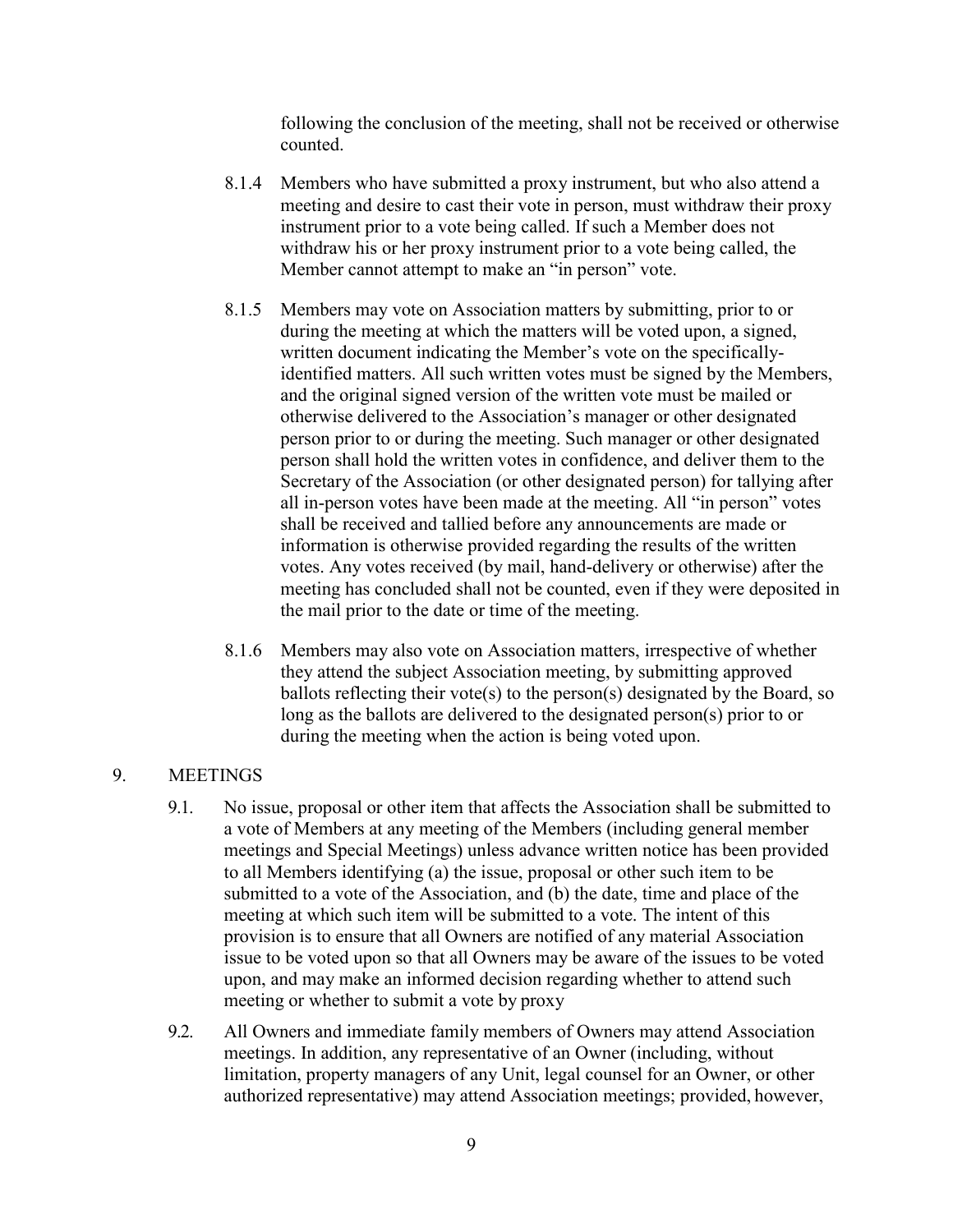that no such representative shall be entitled to participate in the meetings or cast votes unless they are duly authorized to do so on behalf of the Owner by a valid and properly executed proxy in substantially the form attached hereto as Exhibit "A." Legal counsel for the Association may also attend Association meetings, if his or her attendance is requested by the Board. Finally, other persons who are specifically authorized or invited by the Board may attend Association meetings. Except for the persons identified in this provision, no other persons shall be entitled to attend or participate in Association meetings, and the Board is authorized to request the removal of any person who is not authorized by this provision to attend Association meetings

## 10. ASSESSMENTS.

10.1 The Declaration provides that Annual Assessments shall be payable in twelve equal monthly installments. Nevertheless, the practice of the Association and its managers has been to collect Annual Assessments on a quarterly basis, with onefourth of the Annual Assessments being due and payable on each of the following days of the year: January 1st, April 1st, July 1st and October 1st. The Board has determined, and experience has shown, that collection of Annual Assessments on a quarterly basis in this manner is more efficient, more cost-effective, and is administratively more convenient than requiring monthly payments. In addition, the Board has determined that collection of Annual Assessments on a quarterly basis is not materially inconsistent with the provisions of the Declaration, and does not result in any material prejudice to the Owners. Therefore, the Board hereby adopts the continued practice of collecting Annual Assessments on a quarterly basis. Nothing in this provision, however, shall be construed to prohibit any Owner from submitting payment to the Association of his or her Annual Assessments on a monthly basis, if the Owner chooses to make such payments on a monthly basis. The Association will accept and account for any Annual Assessments paid on a monthly basis by any Owner

## 11. COLLECTIONS.

11.1 The Association shall enforce its lien for assessments as provided by Utah Law. The Association states that all Assessments shall be late if not paid with 30 (30) days of due date for such Assessment and all unpaid assessments shall bear interest as provided in the Declaration, or if the Declaration is silent, than at 15% per annum.

## 12. TERMINATION OF SERVICES.

12.1 If an Owner of a Residential Unit fails or refuses to pay any assessment when due, the Board may, after giving notice and an opportunity to be heard at hearing held according to the same procedures as a hearing to contest a fine: (1) terminate an Owner's right to receive any utility services paid as a common expense; and/or (2) terminate an Owner's right of access and use of recreational facilities.

#### 13. RESIDENTIAL USE ONLY.

13.1 Use of the Residential Units and the recreational facilities of the Project is limited solely to the personal use of Owners, their Occupants, guests, invitees and lessees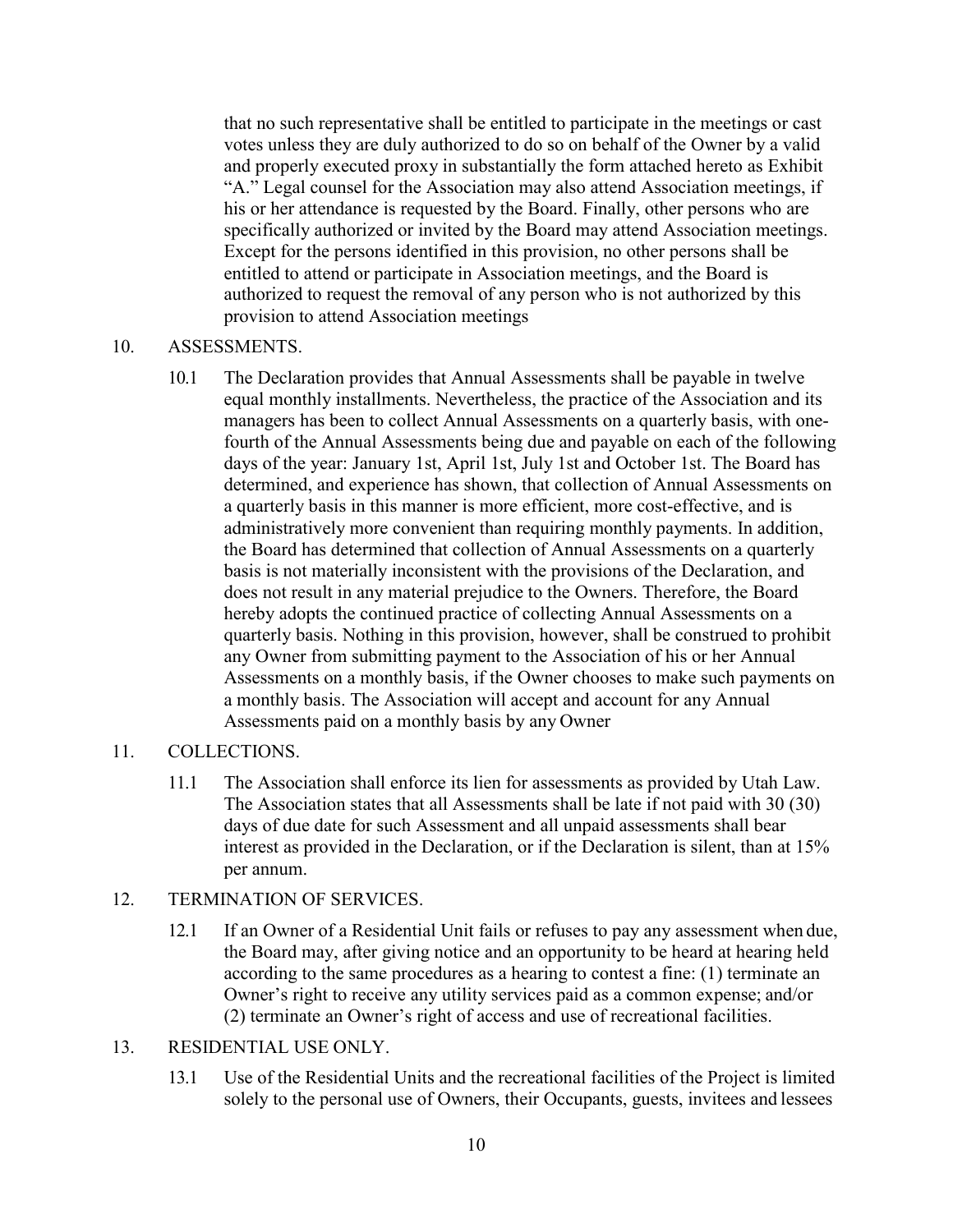(including renters or overnight guests). Use of Residential Units or the recreational facilities for commercial purposes or any purposes other than the personal uses described herein is expressly prohibited.

- 14. PETS.
	- 14.1 Dogs or Cats owned by Owners and renters/lessees are permitted on the Property. Owners are responsible for any damages their pets or the pet of any renter/lessee of such Owner's Unit may cause. Pets must be leashed and/or carried while in the Common Areas, and shall not be allowed to become a nuisance. All pets must be immediately cleaned up after. Pets may be deemed a nuisance for excessive noise or annoyance to other guest. Only two pets are permitted, 100 lbs. limit. Any Pet deemed a nuisance by the Association may be prohibited from the Property. Owners may address complaints about Pets to the Board of Trustees as provided herein. The Association is not liable for any damage to property or personal injury caused by an Owner's pet(s) when they are at the Project. The Owner of any Unit who has brought a pet into the Project or permitted a renter/lessee to bring a pet into the Project is responsible for any damage caused by such pet, and shall indemnify, defend, and hold harmless the Association and any other Owner or Occupant from any and all claims that may arise out of or relate to such Pet.

#### 15. COMMERCIAL LEASE.

15.1 Any Owner leasing his or her Unit(s) for the establishment of a commercial enterprise at the Project shall present, in writing, to the Board for its approval the following information: the nature of the proposed tenant's business or enterprise, the name of the person (or corporation) responsible for running the enterprise, the proposed use of space (including a schematic diagram for use of space), an architectural plan for the space (if the space is to be reconfigured), an impact statement as to how this usage will impact Common Areas, and any other information that may reasonably be requested by the Board to evaluate the proposed use. Upon review of such written materials, the Board shall decide, in its reasonable discretion, whether to approve and grant permission for such proposed use; provided, however, that the Board shall only withhold its consent and approval if it reasonably determines that withholding consent and approval is necessary (i) to protect or preserve the Common Areas or Common Facilities, or (ii) to keep the Common Areas or Common Facilities in a good, clean, attractive, safe, or sanitary condition, order or repair. If the Board determines to withhold its consent and approval, it must explain the basis for its determination in writing and deliver the written explanation to the affected Owner(s). If the Board determines to grant approval for the proposed use, the Board shall grant such approval in writing. Only after written approval has been granted by the Board may construction work, or reconfiguration of space, begin. If construction work is started prior to receiving written approval from the Board, the Board may take any necessary measure to stop such work, and all costs and expenses incurred by the Association in seeking to stop such work shall be borne by the Owner responsible for such work, including, without limitation, reasonable attorneys' fees (including fees incurred without any court action as well as fees incurred in relation to any court action or proceeding), court costs, and other such expenses.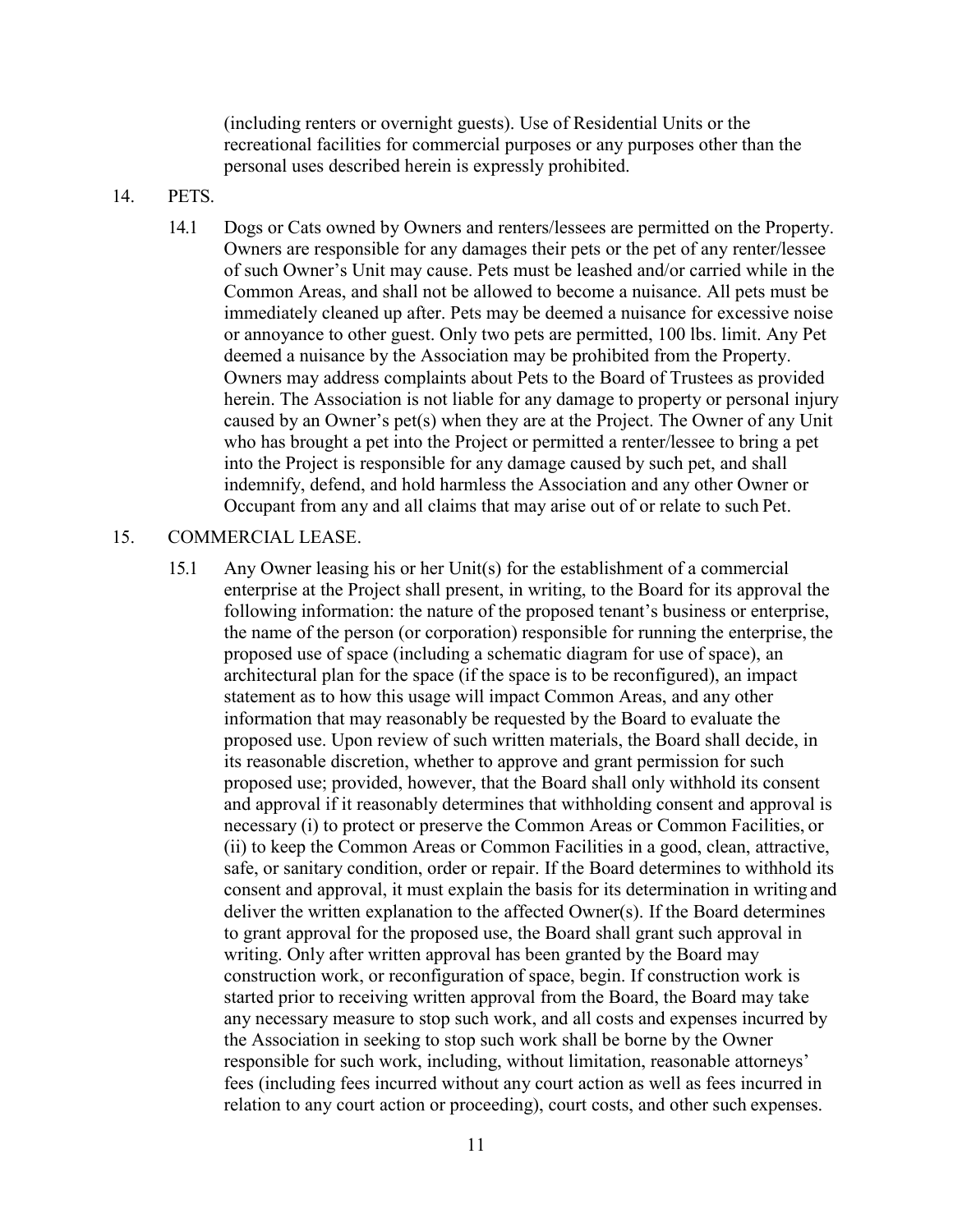The Association shall have a lien against the offending Owner's Unit(s) to secure payment of these costs, expenses and fees, and the lien shall be enforced in the same manner as enforcement of Assessment Liens.

#### 16. PERMITS AND BUILDING CODE.

16.1 Any renovation or other construction work on or in any Unit (commercial or residential) which requires a permit under applicable law (including applicable Park City Ordinances) shall not be commenced or performed in any manner unless and until the required permit has been obtained. In addition, all renovation or construction work in any Unit (commercial or residential) shall comply with the Park City building code requirements.

### 17. DAMAGE.

17.1 Owners shall be responsible for paying all costs of repair relating to damage caused by such Owner (or Owner guests or any agents or contractors of such Owner) to the Common Areas, Limited Common Areas, or to any other Unit.

### 18. RENOVATION OF INDIVIDUAL UNITS.

18.1 Except as otherwise provided in the Declaration, each Unit may be renovated by the Owner of the Unit; provided, however, that if the proposed renovations will have any impact on the Common Areas or Common Facilities, the Owner must first obtain written approval for such renovations from the Board. To obtain such written approval, the Owner must submit a written request to the Board containing the following information: a detailed description of the nature of the renovation, the person responsible for the renovation, and schematic or architectural plans showing the proposed renovations. Permission for renovating individual Units will be given in writing, and only after such written permission is given may any construction work or reconfiguration of the space begin. If construction is started prior to gaining such written approval, the Board may take all necessary steps to stop such work, and the expenses of such actions will be borne by the individual Units owner (including reasonably attorney's fees). The Board may only withhold its consent and approval for proposed renovations if it reasonably determines that withholding consent and approval is necessary (i) to protect or preserve the Common Areas or Common Facilities, or (ii) to keep the Common Areas or Common Facilities in a good, clean, attractive, safe, or sanitary condition, order or repair. If the Board determines to withhold its consent and approval, it must explain the basis for its determination in writing and deliver the written explanation to the affected Owner $(s)$ . The owner responsible for such work shall be responsible for any damage done to any Common Areas, Limited Common Areas, or other Units due to such renovations. The Association shall have a lien against the offending Owner's Unit(s) to secure payment of the costs, expenses and attorney fees incurred in enforcing the provisions of this Section 17, and the lien shall be enforced in the same manner as enforcement of Assessment Liens

## 19. CONTRACTOR RESPONSIBILITY.

19.1 A *Shadow Ridge Contractor Authorization Form* must be filled out by the contractor who is hired by the Owner and submitted by the Owner to the Shadow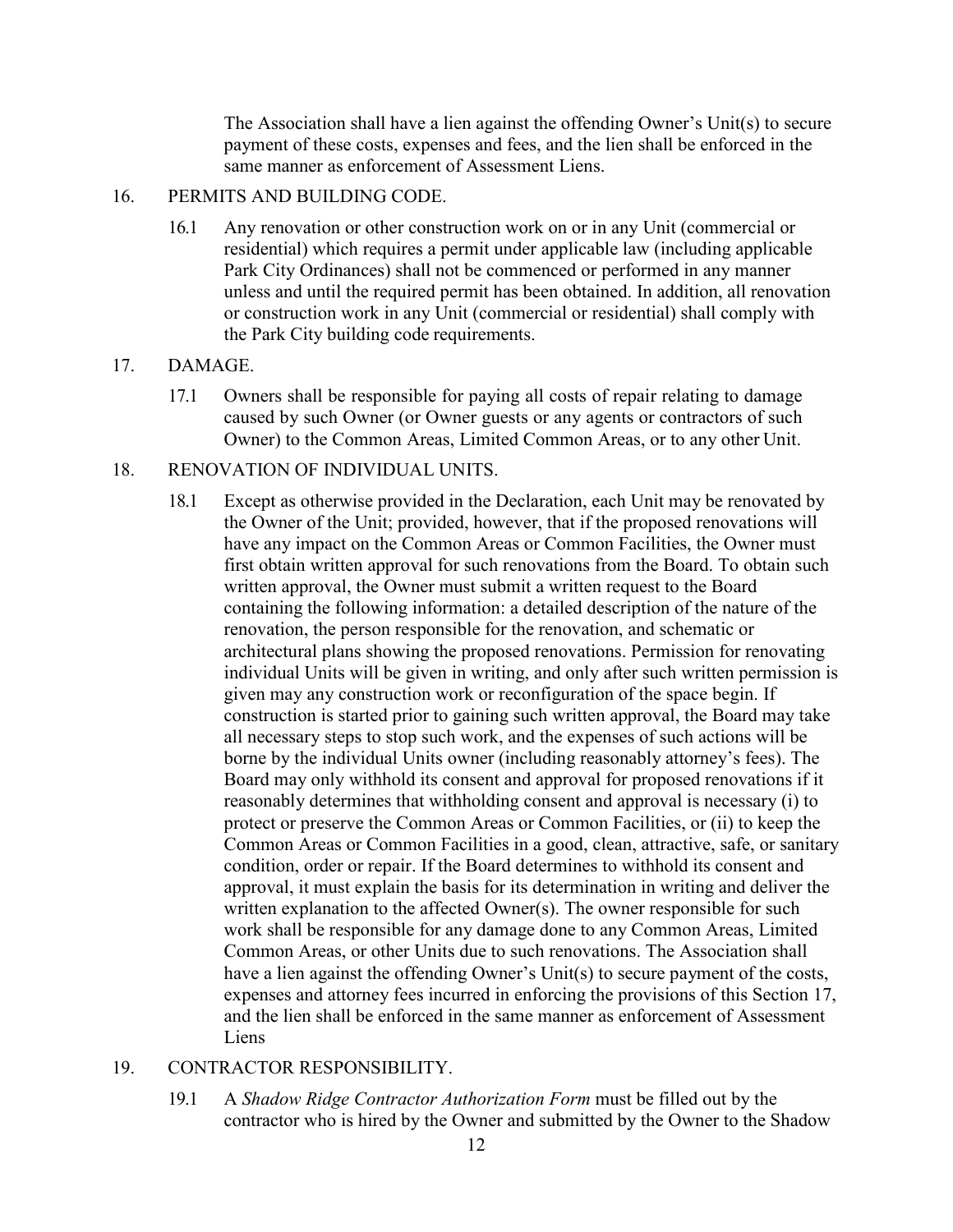Ridge general manager prior to work being done on their unit. All contractors employed by Owners or the Association shall register with the Association's general manager (or other designated person) to coordinate the scope and timing of work to be performed. Contractors shall not use the Association's trash disposal facilities, but shall be responsible for transporting away from the Project all excess materials and trash generated from or relating to their work. Contractors shall coordinate with the Association's general manager their placement of their own trash receptacles. Contractors shall keep and maintain corridors and other Common Areas clean and free from obstruction during their time at the Project. Contractors shall transport all equipment and materials into the Project through the garage entrances, not the front entrance or lobby areas. The Owner(s) who hire contractors shall be responsible for informing their contractors of these requirements, and shall be responsible for any and all violations committed by their contractors.

- 19.2 Contractors shall not use the Association's trash disposal facilities, but shall be responsible for transporting away from the Project all excess materials and trash generated from or relating to their work. In no event is the contractor, vendor, supplier allowed to use the property dumpsters for construction trash. Should any dumping occur by contractor in HOA dumpsters, the unit owner and the contractor will be charged \$500.00 by the HOA. No creation of dust or smoke is allowed unless the HOA Manager has received 24-hour notice to shut down fire system. For water or gas shutoff that may impact the building five days' notice is required. Failure of notification can result in a \$100.00 fine to owner and the contractor. No access to common areas will be granted without 24-hour advance requests by the General Manger. Contractors shall coordinate with the Association's general manager their placement of their own trash receptacles. Contractors shall keep and maintain corridors and other Common Areas clean and free from obstruction during their time at the Project. Contractors shall transport all equipment and materials into the Project through the garage entrances, not the front entrance or lobby areas. The Owner(s) who hire contractors shall be responsible for informing their contractors of these requirements, and shall be responsible for any and all violations committed by their contractors.
- 19.3 It is the responsibility of the contractor to take any necessary precautions to protect the Association properly during construction. Therefore, in signing this form the contractor assumes responsibility for repairing any and all damage to the Association general property that is caused by the construction/renovation project. This would include, but is not limited to damage to hallways, landscaping, railings, elevators, painted surfaces (walls, floors, steps, landings) etc. Contractor shall not be permitted to commence work until contractor has provided the Association with evidence of worker compensation insurance, a copy of any applicable permit, and a copy of appropriate recorded Notice of Commencement.
- 20. SIGNS.
	- 20.1 No "For Sale" or "For Rent" signs or other displays or advertising shall be maintained on any part of the Common Areas or Limited Common Areas, which includes all balconies and balcony areas. Signs may be used displayed within a Unit. The existing exterior commercial signs for Utah Ski and Golf is permitted. The Association may place signs on the exterior of the building if approved by the Board.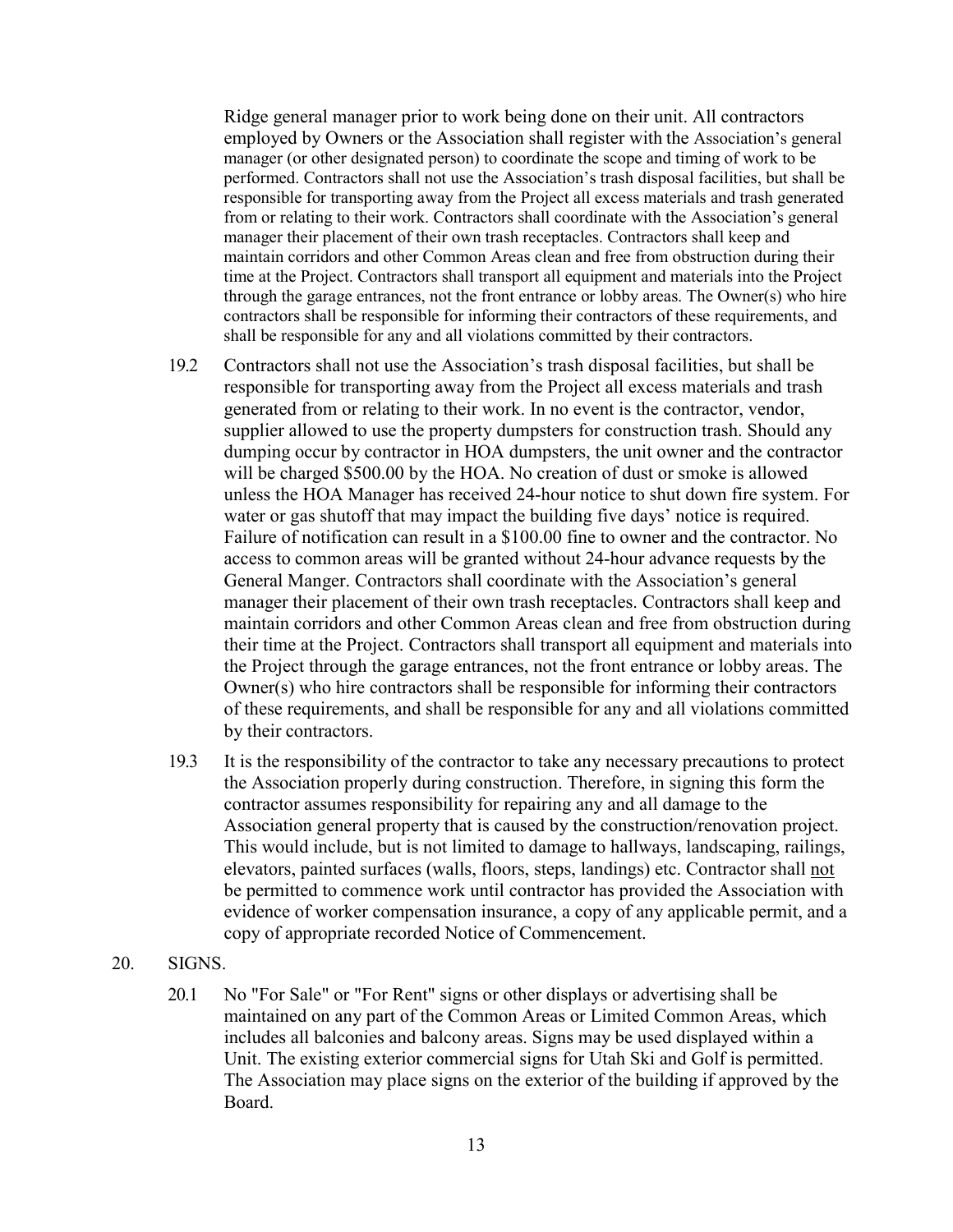# 21. VEHICLES.

21.1 No trailers, oversized vehicles or commercial vehicles (excluding those vehicles owned by the management company of the Association, and excluding those vehicles which have received advance written consent of the management company) shall be parked in any parking space, except such temporary parking spaces provided for the purpose as may be necessary to effectuate deliveries to the Project. Bicycles shall not be stored on any Common Areas or Limited Common Areas, except in areas designated for bicycles.

# 22. EXTERIOR APPEARANCE.

22.1 No owner shall cause any material changes to the exterior appearance of the windows or balconies without the expressed written consent of the Board of Trustees. No signs or banners shall be hung from balconies or windows of the units. No antennas of any type designed to serve a Unit shall be allowed on the balconies or windows, except as may be provided by the Association to serve as a master antenna for the benefit and use of the entire Project. No electrical or other equipment may be operated at the Project which interferes with television signal reception.

# 23. OBSTRUCTIONS.

23.1 Sidewalks, entrances, driveways, passages, patios, courts, vestibules, stairways, corridors, halls and/or all other areas intended for common use must be kept open and shall not be obstructed in any manner. Rugs or mats, except those either permitted or placed by the Association, must not be placed outside of doors in corridors. All personal property of Owners shall be stored within the Owners' Unit

## LOBBY AND MAIN ENTRANCE.

23.2 The lobby of the Project is intended for use by owners and guests, and is intended to be a relaxing and quiet area. The lobby and main entrance shall not be used by contractors, owners, or anyone else for delivery or transport of items such as supplies, construction equipment or materials, trash disposal, food or banquet supplies, or other such materials. Rather, to the fullest extent reasonably possible, if such items need to be transported into the Project, they shall be transported through the parking garage entrances.

# 24. FRONT ENTRANCE PARKING.

24.1 Parking at the front entrance is limited to owners or guests for check-in purposes only, and no vehicle shall park at the front entrance for such purposes for more than ten (10) minutes.

# 25. USE OF SWIMMING POOL, HOT TUB, WORK OUT ROOM, OROTHER RECREATIONAL FACILITIES.

25.1 Owners and authorized users of the swimming pool, whirlpool, work out room, or any other recreational facilities may use the same at their own risk. All users are required to obey the posted rules. Children under twelve (12) years of age using the swimming pool, whirlpool, and/or other available recreational facilities must be accompanied and supervised by a responsible adult. Quiet hours will be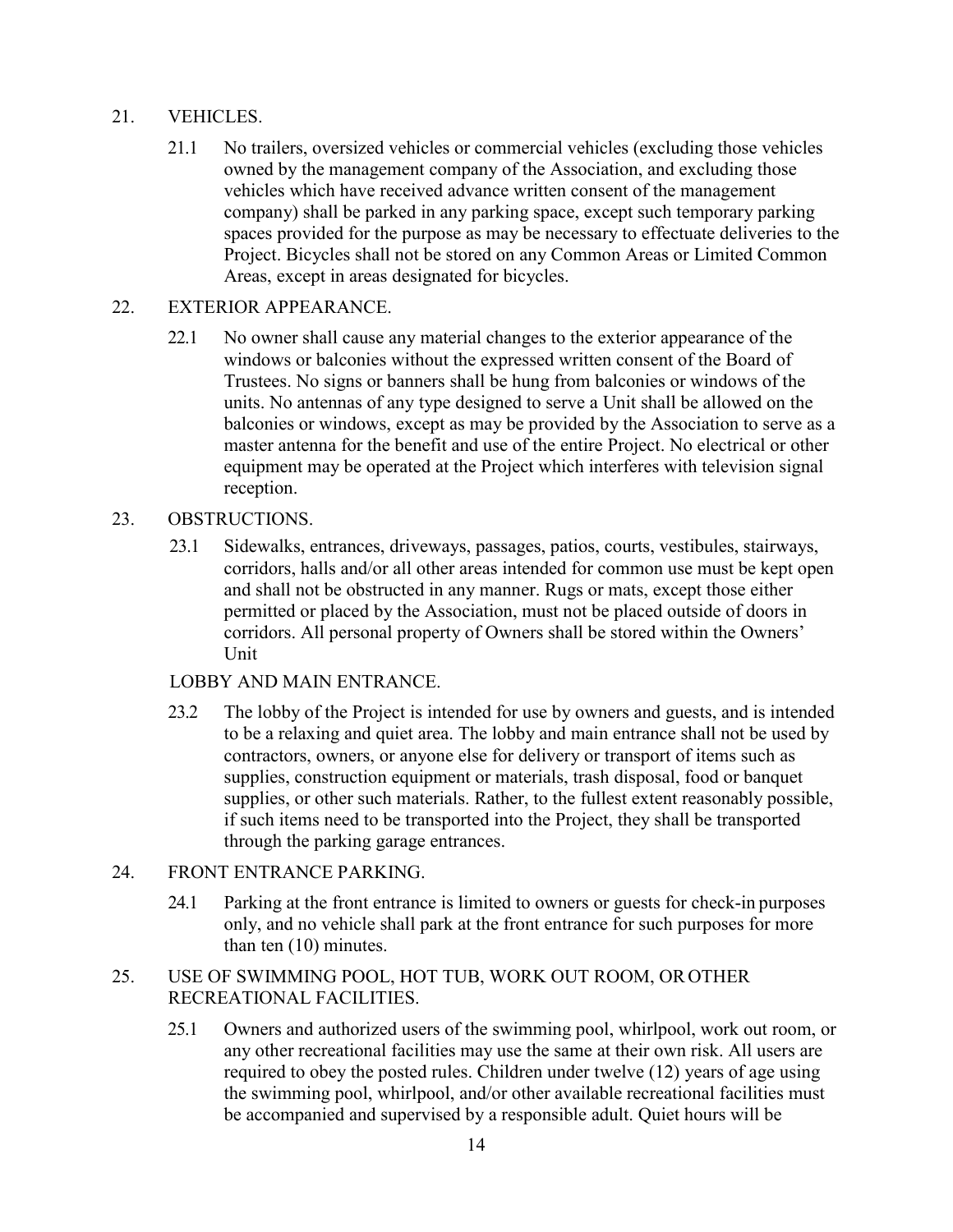enforced from  $10:00 \text{ pm} - 7:00 \text{ am}$ . Since the pools are not guarded, persons using these facilities do so at their own risk. Persons using all recreational facilities must be appropriately attired. Beverages may be consumed within the pool area, but absolutely NO GLASSES, GLASS bottles or other GLASS containers shall be allowed within the pool area. Anyone who hosts or participates in serving or consuming beverages will be held strictly responsible for cleaning up after such refreshments have been consumed.

#### 26. PLUMBING.

- 26.1 Plumbing shall not be used for any other purpose than those for which it was constructed, and no sweepings, rubbish, rags or other foreign substances shall be deposited into plumbing. The cost of any damage resulting from misuse shall be borne by the Owner.
- 27. STORAGE OF DANGEROUS ITEMS.
	- 27.1 No inflammable, combustible, or explosive fluid, chemical or substance, shall be kept in any Unit, Common Area or Limited Common Area except as are required for normal household use.

### 28. EMPLOYEES/AGENTS CONTROL AND ENTRY OF UNITS FORMAINTENANCE.

- 28.1 Employees or agents of the Management Company of the Association and employees of the Association shall be permitted to enter Units for maintenance and repairs during reasonable hours. No Owner shall direct, supervise, or in any manner attempt to assert any control over the employees of the Management Company or the Association.
- 29. RENTAL MANAGEMENT COMPANIES:
	- 29.1 It is important for the Shadow Ridge Condominiums Project that appropriate measures be taken to provide for the safety and security of persons and guests using the property, to protect the individually-owned and commonly owned areas of the project, to establish security and damage control systems, and to properly manage and operate the front desk registration area as a Common Area of this hotel condominium project. In furtherance of these objectives, the Board has determined that the front desk personnel must maintain reasonable control over the card keys for each Unit and to whom such card keys are given. Accordingly, the following Rules shall apply:
	- 29.1.1 In the interest of security within the Shadow Ridge building, all noncommercial Units are required to use only the locking system approved by the Board of the Association. At this time, the Association has an approved locking system which must be used. The Association may, from to time, change the approved locking for the benefit of the Owners. Owners of noncommercial units are prohibited from changing their locks to another locking system. The locking system shall be maintained, repaired, and, if necessary, replaced as a Common Expense of the Association. Owners of commercial space must provide the on-site Association manager with a copy of the keys to the commercial space, in order to allow access in the event of an emergency.
	- 29.1.2 All authorized Owners, renters, and guests will be issued Card Keys for the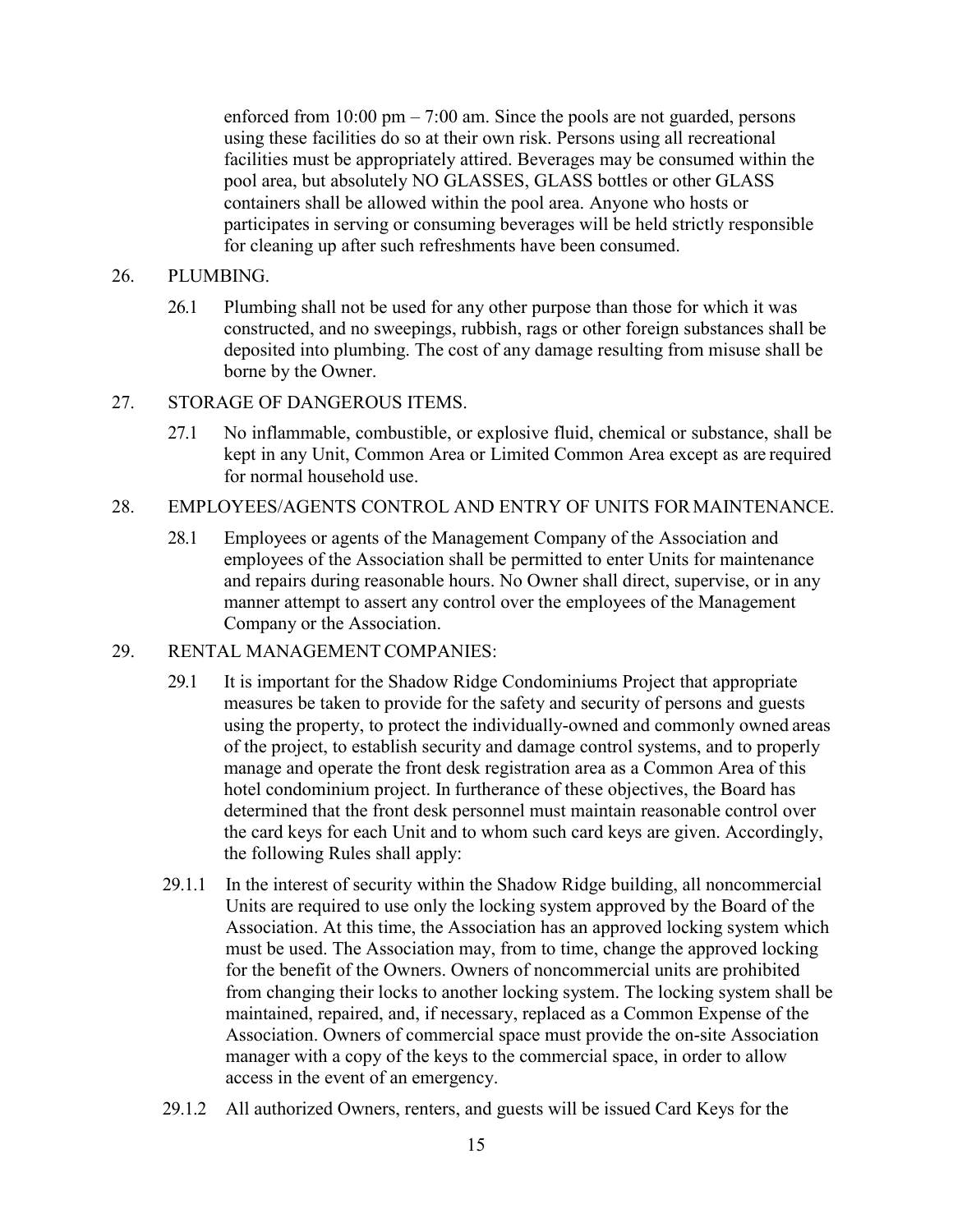subject rooms by the Shadow Ridge Registration Desk Staff during normal working hours. At the time of Card Key issuance, an imprint of the renter's credit card shall be taken as security for loss of or damage to property or Common Areas of the project traceable to the renter or someone in the renter's party. Upon departure, the renters shall either return the Card Key(s) directly to the Shadow Ridge Registration front desk staff or leave the Card Key(s) locked in their room. The personnel operating the Registration Desk shall, to the extent reasonably possible, keep confidential the names, personal information and credit card information of the renters, and shall not provide the same to any rental management company.

- 29.1.3 The Board reserves the right, on behalf of the Association, to have the management and operation activities of the front desk performed by one or more independent contractors, managers, or employees, and to pay for the costs and expenses of the same as Common Expenses of the Association.
- 29.1.4 Card Key control, safety and security, application of the Rules herein, and all other appropriate policies shall be the same for all owners, renters, and guests, regardless of which rental management company or similar entity is managing any particular Unit.

## 31 ACCESS TO COMMON MECHANICAL SPACES.

31.1 In the interests of security and preservation of common areas and facilities of the SR HOA, owners may access Common Mechanical or Electrical Spaces of Shadow Ridge (the electrical room, the boiler room, the telephone room, the non- guest laundry room, the storage rooms on B2, the storage rooms on B1, the maintenance office and garage, and any other designated HOA storage rooms or mechanical space areas) only upon following these procedures and only in the presence of the HOA manager or his/her designated representative. (a) A written letter must be sent to the HOA at least one week before the requested entry date (a written e-mail request is acceptable). (b) The letter must describe with reasonable particularity the reason(s) for the desired access to any of these areas. (c) An exact time must be given for the entry into the requested area. (d) A Board member, or the Board's authorized representative, must approve the entry request in writing (an e-mail response is acceptable). The Board may withhold its approval only if, in its reasonable determination, the requested access (i) presents security risks to the Association's common areas or facilities, (ii) presents risks of harm or damage to the Association's common areas or facilities, and/or (iii) in the discretion of the board, is not for a valid purpose. (e) Entry into the requested space is allowed only in the presence of the HOA manager or his/her designated representative. (f) The only space that may be entered is that which is requested in the written letter or e-mail.

# 32 REGISTRATION OF OWNERS, FRIENDS, RELATIVES AND GUESTS.

32.1 All Shadow Ridge Units owners are entitled to host friends and family in their units. Should an owner choose to allow friends or family the use of their Units while they themselves are not present, certain security measures must be met. Due to security concerns, these guests must register at the front desk, providing name, address, and phone number. In addition, the guest must provide the front desk with a credit card number to be placed on file in case they cause damage to the common areas of Shadow Ridge. This credit card information will be destroyed after the friend or family member leaves if no attributable damage to